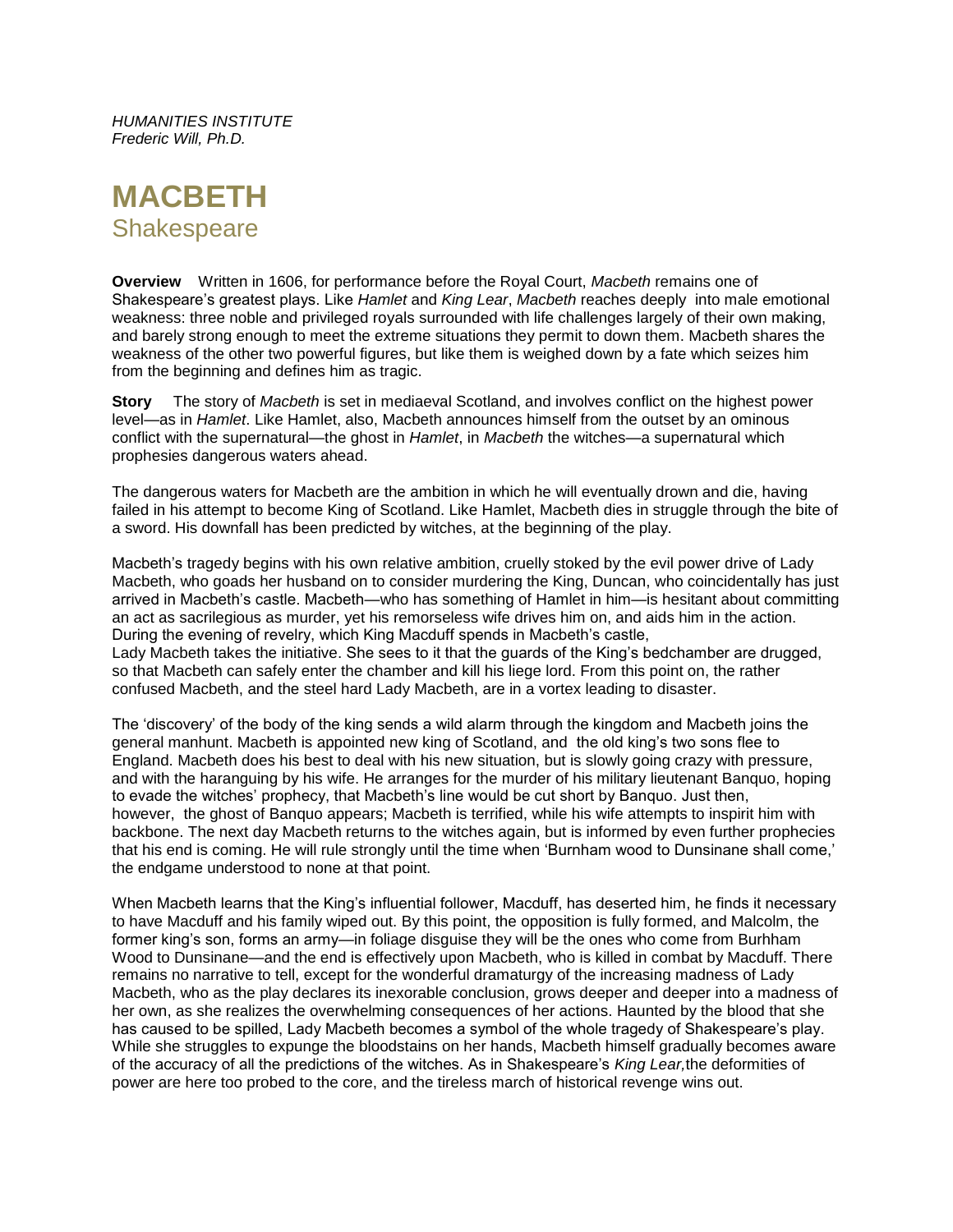# **Themes**

**Ambition.** Not only is Macbeth killed, and Lady Macbeth driven insane, but any number of collateral contestants die in the struggle around the throne of Scotland. We must draw the conclusion that the initial desire for power spread out widely through many lives, and was the root of the problem. Don't go there!

**Guilt** Macbeth is a coward, who is haunted by the fear of the results of the deeds he has done, while his wife is up for anything, if it enhances her power. Unfortunately she suffers frightfully from bad conscience and personal anxiety after she has performed vile deeds.

**Prophecies** Prophecies turn out to be worth listening to. Macbeth first ignores the witches, but In the course of time realizes that they spoke truth about the fate that lay before him.

# **Characters**

**Macbeth** himself is an ambitious aristocrat, who is willing to slay his King, who is spending the night in Macbeth's castle. However, Macbeth carries out such violence only because his wife demands it. He is in reality a henpecked aristocrat, dangerous to himself and others.

**Lady Macbeth** is the daring and extremely ambitious wife of Macbeth, who prods him to undertake murderous deeds. In the final act, though, she proves to be a hag ridden and neurotic killer, who cannot come to grips with what she has caused.

## MAJOR CHARACTERS

## **MACBETH** (Emotional)

**Character** Macbeth himself is ambitious for power, the kingdom of Scotland, and unable—thanks to the prodding of his Lady Wife—to resists the temptation of killing the current King, and replacing him in a royal coup. Driven emotionally to this murder, and to a subsequent second murder, to consolidate his power, Macbeth begins—like Orestes in the *Eumenides*of Aeschylus—to feel himself fate-doomed and unable to escape. He has up to now been geared to action, but finding his wife's spirit broken by anxiety and remorse, Macbeth too crumbles emotionally, and in the end, at the news of wife's death, declares life a meaningless 'brief candle.'

**Parallels** The male reliant on the executive power of his wife is a well trodden theme in western literature and culture of the last century, in which female prominence in society—political, economic, sexual—has been given a rich voice. The movie Mr. Mom (1983) and the novel *The World According to Garp*(John Irving, l975) characterize a couple of facets of the new dethronement of the male household boss. Any number of major fictions probe the existential-social dilemmas of the guy caught between his traditional control job and dependence on what is outside him: *Under the Volcano*(1947) is Malcolm Lowry's exploration of a disintegrating but passionate alcoholic consul, for whom life becomes too painful; *The Heart of the Matte*r—Graham Greene, l948—for whom marital indecision and lust lead a long downward path into suicide; *The Death of a Salesman*—Arthur Miller, l949—excavates the broken and hollow life of the male reduced to huckstering.

#### **Illustrative moments**

**Imaginative** Imaginative and speculative, Macbeth allows his ambition for kingship to grow in him. He has just proven his power as a successful general, in battle against the Norwegians, and is considering the tempting possibility of doing away with the current King, Duncan. His thought of murdering the king is still just 'fantastical,' part of 'horrible imaginings,' and yet Macbeth has already taken fatal steps, in his mind, toward what will be calamitous action. Macbeth, like Hamlet, is emotionally involved with the plans and hopes he keeps hidden in his mind.

**Uncertain** Having written to his wife about forecasts for his own ascension to Kingship, and having thus awakened power ambitions in Lady Macbeth, as well, Macbeth begins to calculate the psychology of regicide. 'If it were done when tis done, then twere well it were done quickly.' Thoughtful and self-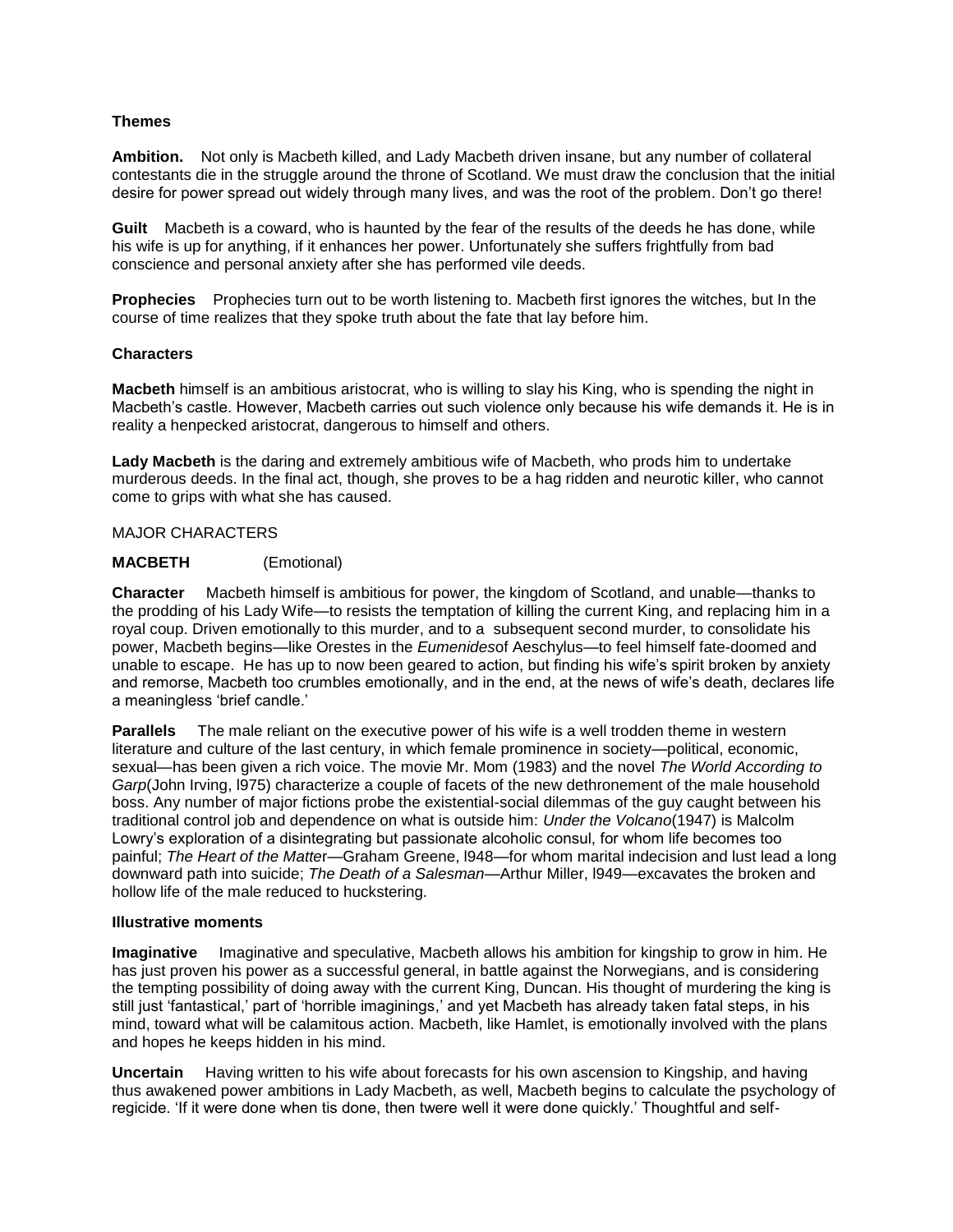reflective, like Hamlet, Macbeth needs inner reassurance that he will be able to carry through the act that is brewing inside him. However the more he reflects on the act of regicide, the more his emotions take control of him; he becomes aware of the actual nobility of the King, who is his guest at this point, and whose soul will damn Macbeth, from heaven.

**Introspective** Macbeth inspects a dagger, a fearful tool, the vehicle of his murderous ambition, and yet he asks: 'art thou but a dagger of the mind, a false creation, proceeding from the heat-oppressed mind?' Macbeth had, in a sense, already committed murder, for in his mind he is obsessed with the consequences of the deed which, under the hasty evil approval of his wife, he is prepared to commit. After he has committed the actual murder, Macbeth and his wife will begin to realize the consequences of their action. Macbeth looks at his hands, dreadful witnesses from which he will never be able to cleanse himself.

**Remorseful** Macbeth, having carried out the murder of Duncan, begins to reflect that he has also murdered sleep. When his wife responds that this thinking, on Macbeth's part, is 'brainsickly,' emotionally wild, and adds that he should wash his hands clean of stain, Macbeth replies that his hand will rather 'the multitudinous seas incarnadine,' stain the universe with blood of the present murder. A knocking is heard at the castle door, and Macbeth wishes, already, that it might be someone capable of waking the ex-King Duncan. So ready is Macbeth, already, to be where he was before the committed the murder.

## **Discussion questions**

Is Macbeth confident and strong at the beginning of the play. Has he in him the power to kill and replace the king? Or is he from the start an emotional pawn of his wife?

Does the 'witch element' in the play represent the suppressed terror and passion of Macbeth and his wife?

Is Macbeth simply a coward, or is he conscientious enough to tremble at the fearful act of regicide which his wife is driving him to?

# LADY MACBETH (Unconscientious)

**Character** Lady Macbeth is the risk-taking ambitious wife of Macbeth, a general of the army of Scotland. She is eager to do what she must to advance her husband to the position of supreme power in Scotland, and spurs him—for this purpose—to the murder of Duncan, King of Scotland, who has come to visit Macbeth's castle. This brutal deed, which she more than her husband has conceived, will soon haunt both her husband and her, and drive them both to a rapid death, which of course wipes away any of the benefits the couple hoped to acquire by regicide.

**Parallels** Lady Macbeth is ambitious and ruthless, for her man's ascent, but of course for her own power too. Many parallels simply nibble at her complexity. The Wife of Bath, in the *Canterbury Tales*(14thcentury) is a no holds barred feminist before her time, who insists on her rights to social power as well as to the bed. Jane Eyre, in the novel of l847 by Charlotte Bronte, is a woman of conscience, unlike Lady Macbeth, but shares with Lady Macbeth a clearly unfolding and passionate female inner life, which is vividly tracked. *Lady Chatterley's Lover*(1928) depicts the growth in passion and independence of a woman determined to have her way at all costs—and for whom her husband is only a stepping stone. Any of the major figures of Feminism—Betty Friedan (*The Feminine Mystique*, 1963) or Germaine Greer (*The Female Eunuch, l970)—*provides a framework for seeing Lady Macbeth from the inside, scheming and ruthless, but sure in her sex' power.

# **Illustrative moments**

**Ambitious** Lady Macbeth first appears to us reading a letter from her husband, in which he reports to her the encounter he has had with three witches on the heath, at the outset of the play. The witches have used wild sibylline words to imply that Macbeth is in line for the throne of Scotland, and Lady Macbeth reads the message with intense interest. She believes that her husband will become King, though she does not yet have a plan that will lead to the throne. She is clearly ready for any path that will lead her and her husband to this level of grandeur. Her conscience has no power at all over her behavior.